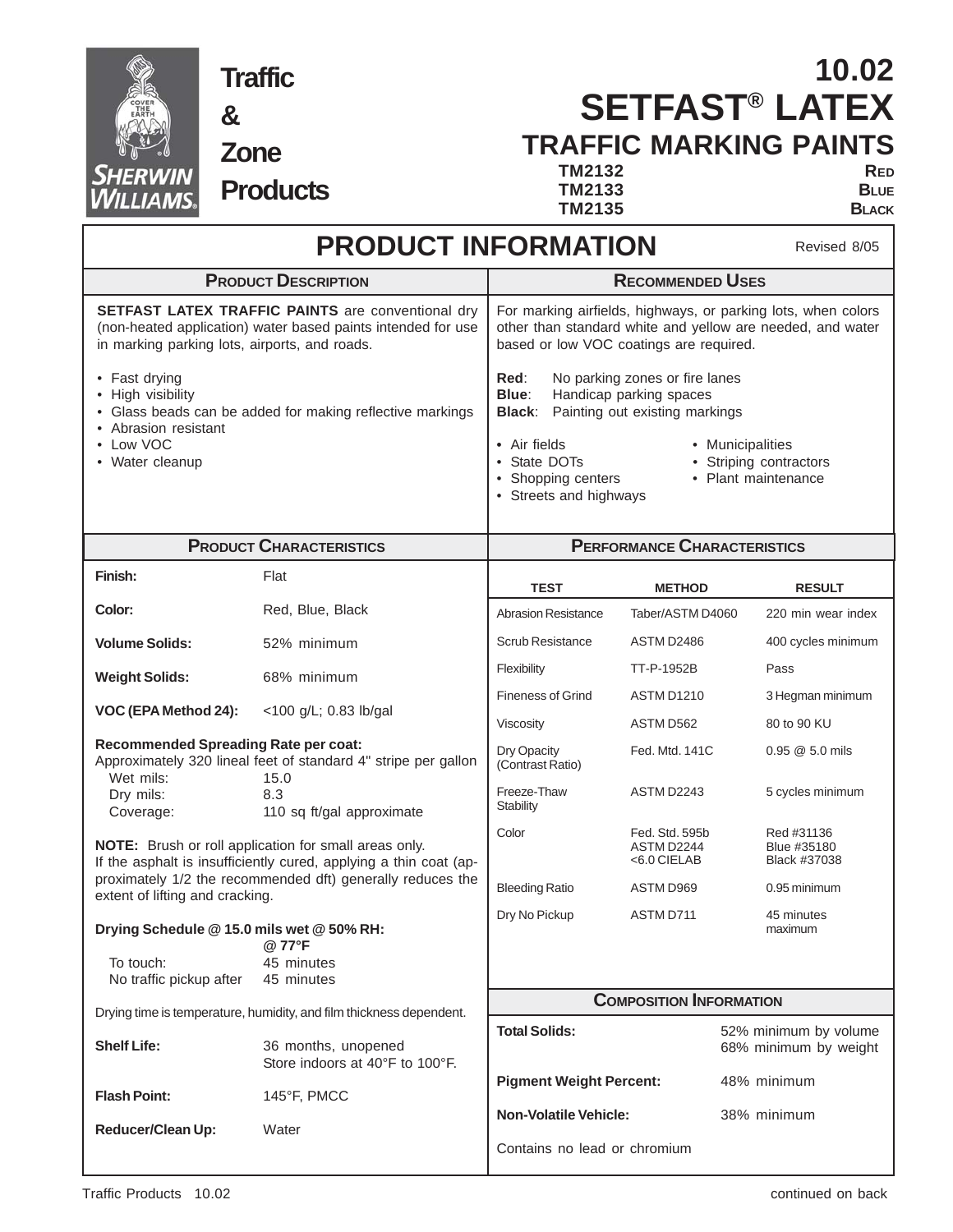

## **& Zone Products**

**Traffic**

## **SETFAST® LATEX TRAFFIC MARKING PAINTS 10.02**

**TM2132** RED<br>**TM2133** BLUE **TM2133** BLUE<br>**TM2135** BLACK **TM2135** 

| <b>PRODUCT INFORMATION</b>                                                                                                                                                                                                                                                                                                                                                                                                                     |                                                                                                                                                                                                                                                                                                                                                                                                                                                                                                                                                                                                               |  |  |  |
|------------------------------------------------------------------------------------------------------------------------------------------------------------------------------------------------------------------------------------------------------------------------------------------------------------------------------------------------------------------------------------------------------------------------------------------------|---------------------------------------------------------------------------------------------------------------------------------------------------------------------------------------------------------------------------------------------------------------------------------------------------------------------------------------------------------------------------------------------------------------------------------------------------------------------------------------------------------------------------------------------------------------------------------------------------------------|--|--|--|
| <b>RECOMMENDED SYSTEMS</b>                                                                                                                                                                                                                                                                                                                                                                                                                     | <b>SURFACE PREPARATION</b>                                                                                                                                                                                                                                                                                                                                                                                                                                                                                                                                                                                    |  |  |  |
| Cured Asphalt, Concrete, Brick, and other Surfaced<br>Highways:                                                                                                                                                                                                                                                                                                                                                                                | Surface must be clean, dry, and in sound condition. Remove<br>all oil, dust, grease, dirt, and other foreign material to ensure<br>adequate adhesion.                                                                                                                                                                                                                                                                                                                                                                                                                                                         |  |  |  |
| 1 <sub>ct.</sub><br>Setfast Latex Traffic Marking Paint<br>@ 15 mils wet, 8.3 mils dft, approximately 320<br>lineal feet of standard 4" stripe per gallon                                                                                                                                                                                                                                                                                      | Refer to product Application Bulletin for detailed surface prepa-<br>ration information.                                                                                                                                                                                                                                                                                                                                                                                                                                                                                                                      |  |  |  |
|                                                                                                                                                                                                                                                                                                                                                                                                                                                | Minimum recommended surface preparation:<br>Cured, clean, dry, sound<br>Concrete:<br>Cured, clean, dry, sound<br>Asphalt:<br>Brick:<br>Cured, clean, dry, sound                                                                                                                                                                                                                                                                                                                                                                                                                                               |  |  |  |
|                                                                                                                                                                                                                                                                                                                                                                                                                                                | <b>TINTING</b>                                                                                                                                                                                                                                                                                                                                                                                                                                                                                                                                                                                                |  |  |  |
|                                                                                                                                                                                                                                                                                                                                                                                                                                                | Do not tint.                                                                                                                                                                                                                                                                                                                                                                                                                                                                                                                                                                                                  |  |  |  |
|                                                                                                                                                                                                                                                                                                                                                                                                                                                | <b>APPLICATION CONDITIONS</b>                                                                                                                                                                                                                                                                                                                                                                                                                                                                                                                                                                                 |  |  |  |
|                                                                                                                                                                                                                                                                                                                                                                                                                                                | 50°F minimum, 110°F maximum<br>Temperature:<br>(air, surface, and material)<br>At least 5°F above dew point                                                                                                                                                                                                                                                                                                                                                                                                                                                                                                   |  |  |  |
|                                                                                                                                                                                                                                                                                                                                                                                                                                                | Relative humidity:<br>85% maximum                                                                                                                                                                                                                                                                                                                                                                                                                                                                                                                                                                             |  |  |  |
|                                                                                                                                                                                                                                                                                                                                                                                                                                                | Refer to product Application Bulletin for detailed application<br>information.                                                                                                                                                                                                                                                                                                                                                                                                                                                                                                                                |  |  |  |
|                                                                                                                                                                                                                                                                                                                                                                                                                                                | <b>ORDERING INFORMATION</b>                                                                                                                                                                                                                                                                                                                                                                                                                                                                                                                                                                                   |  |  |  |
|                                                                                                                                                                                                                                                                                                                                                                                                                                                | Packaging:<br>5 gallon containers                                                                                                                                                                                                                                                                                                                                                                                                                                                                                                                                                                             |  |  |  |
|                                                                                                                                                                                                                                                                                                                                                                                                                                                | Weight per gallon:<br>Red:                                                                                                                                                                                                                                                                                                                                                                                                                                                                                                                                                                                    |  |  |  |
|                                                                                                                                                                                                                                                                                                                                                                                                                                                | $12.38 \pm 0.2$ lbs/gal<br>$12.56 \pm 0.2$ lbs/gal<br>Blue:                                                                                                                                                                                                                                                                                                                                                                                                                                                                                                                                                   |  |  |  |
|                                                                                                                                                                                                                                                                                                                                                                                                                                                | Black:<br>$12.46 \pm 0.2$ lbs/gal                                                                                                                                                                                                                                                                                                                                                                                                                                                                                                                                                                             |  |  |  |
|                                                                                                                                                                                                                                                                                                                                                                                                                                                | <b>SAFETY PRECAUTIONS</b>                                                                                                                                                                                                                                                                                                                                                                                                                                                                                                                                                                                     |  |  |  |
|                                                                                                                                                                                                                                                                                                                                                                                                                                                | Refer to the MSDS sheet before use.                                                                                                                                                                                                                                                                                                                                                                                                                                                                                                                                                                           |  |  |  |
| The systems listed above are representative of the product's<br>use. Other systems may be appropriate.                                                                                                                                                                                                                                                                                                                                         | Published technical data and instructions are subject to change<br>without notice. Contact your Sherwin-Williams representative<br>for additional technical data and instructions.                                                                                                                                                                                                                                                                                                                                                                                                                            |  |  |  |
| <b>DISCLAIMER</b>                                                                                                                                                                                                                                                                                                                                                                                                                              | <b>WARRANTY</b>                                                                                                                                                                                                                                                                                                                                                                                                                                                                                                                                                                                               |  |  |  |
| The information and recommendations set forth in this Product Data Sheet are<br>based upon tests conducted by or on behalf of The Sherwin-Williams Company.<br>Such information and recommendations set forth herein are subject to change<br>and pertain to the product offered at the time of publication. Consult your<br>Sherwin-Williams representative to obtain the most recent Product Data Infor-<br>mation and Application Bulletin. | The Sherwin-Williams Company warrants our products to be free of manufactur-<br>ing defects in accord with applicable Sherwin-Williams quality control procedures.<br>Liability for products proven defective, if any, is limited to replacement of the<br>defective product or the refund of the purchase price paid for the defective<br>product as determined by Sherwin-Williams. NO OTHER WARRANTY OR GUAR-<br>ANTEE OF ANY KIND IS MADE BY SHERWIN-WILLIAMS, EXPRESSED OR<br>IMPLIED, STATUTORY, BY OPERATION OF LAW OR OTHERWISE, INCLUD-<br>ING MERCHANTABILITY AND FITNESS FOR A PARTICULAR PURPOSE. |  |  |  |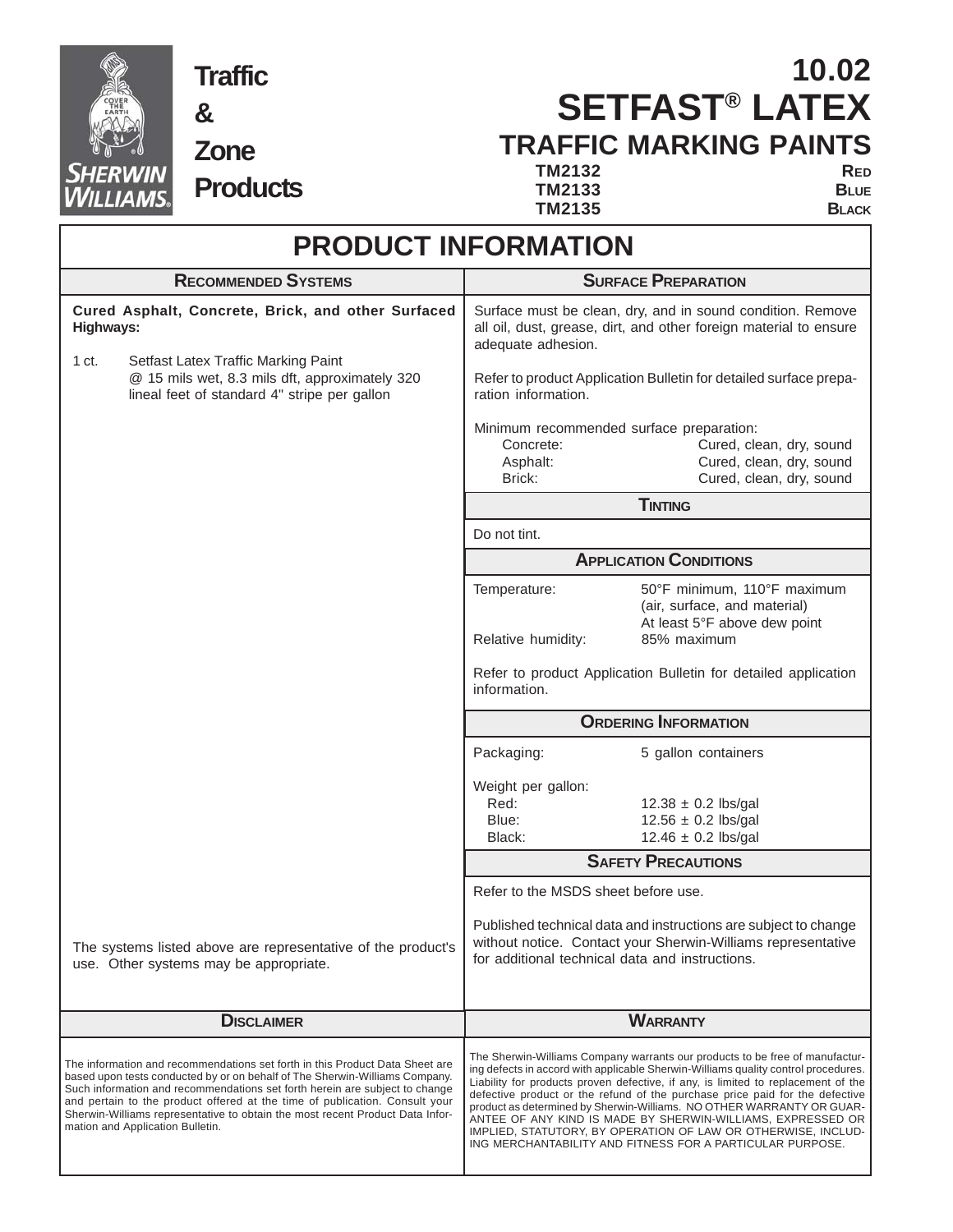

**Traffic**

**Zone**

**Products**

**&**

# **SETFAST® LATEX TRAFFIC MARKING PAINTS 10.02A**

**TM2132** RED<br>**TM2133** BLUE **TM2133** BLUE<br>**TM2135** BLACK **TM2135** 

## **APPLICATION BULLETIN**

Revised 8/05

| <b>SURFACE PREPARATION</b>                                                                                                                                                                                                                                                                                                                                                                           | <b>APPLICATION CONDITIONS</b>                                                                                                                                                                                                                                                                                                                                                                                                                                                                                                                                                                       |  |  |
|------------------------------------------------------------------------------------------------------------------------------------------------------------------------------------------------------------------------------------------------------------------------------------------------------------------------------------------------------------------------------------------------------|-----------------------------------------------------------------------------------------------------------------------------------------------------------------------------------------------------------------------------------------------------------------------------------------------------------------------------------------------------------------------------------------------------------------------------------------------------------------------------------------------------------------------------------------------------------------------------------------------------|--|--|
| Surfaces should be clean, dry and free from loose or peeling<br>paint. Do not apply when air or surface temperatures are be-<br>low 50°F, or when the relative humidity exceeds 85%, or when<br>the temperature falls below the dew point.                                                                                                                                                           | Temperature:<br>50°F minimum, 110°F maximum<br>(air, surface, and material)<br>At least 5°F above dew point                                                                                                                                                                                                                                                                                                                                                                                                                                                                                         |  |  |
|                                                                                                                                                                                                                                                                                                                                                                                                      | Relative humidity:<br>85% maximum                                                                                                                                                                                                                                                                                                                                                                                                                                                                                                                                                                   |  |  |
| The presence of concrete sealers or efflorescence on new con-<br>crete may interfere with adhesion and should be removed by                                                                                                                                                                                                                                                                          | <b>APPLICATION EQUIPMENT</b>                                                                                                                                                                                                                                                                                                                                                                                                                                                                                                                                                                        |  |  |
| extended weathering, etching, or abrasive blasting.<br>Most previously painted lines may be repainted without addi-<br>tional surface preparation, provided the old paint is still tightly<br>adhered to the surface. However, multiple layers of paint will<br>eventually peel and require removal.                                                                                                 | The following is a guide. Changes in pressures and tip sizes<br>may be needed for proper spray characteristics. Always purge<br>spray equipment before use with listed reducer. Any reduction<br>must be compatible with the existing environmental and appli-<br>cation conditions.                                                                                                                                                                                                                                                                                                                |  |  |
| New asphalt surfaces should ideally be allowed to age several<br>months before striping. Latex paint will not bleed on most<br>asphalt surfaces; however, shrinkage of the paint film during                                                                                                                                                                                                         | These products are formulated for airless spray or conven-<br>tional air atomized spray without thinning at ambient tempera-<br>tures above 50°F.                                                                                                                                                                                                                                                                                                                                                                                                                                                   |  |  |
| curing can cause new asphalt to lift or crack. Exceeding the<br>recommended film thickness will increase the tendency to                                                                                                                                                                                                                                                                             | Reducer/Clean Up  Water                                                                                                                                                                                                                                                                                                                                                                                                                                                                                                                                                                             |  |  |
| cause asphalt lifting. Placing an inconspicuous test stripe to<br>determine if a new asphalt surface has cured sufficiently to<br>paint is recommended.<br>If it is necessary to paint new asphalt surfaces, do not exceed<br>an application rate of 8 mils wet (approximately 200 sq ft/gal).<br>Special care should be given to laps and edges of stencils to<br>prevent excessive film thickness. | <b>Airless Spray Line Striping Equipment</b><br>Pressure  1800-2700 psi<br>Hose  1/4" - 3/8" ID<br>Filter  60 mesh<br>Reduction  As needed up to 121/2% by volume<br><b>Conventional Spray Line Striping Equipment</b><br>Gun  Binks 21 (Bleeder)<br>Fluid Nozzle  #68<br>Air Nozzle  Internal mix, #709<br>Atomization Pressure  20-80 psi<br>Fluid Pressure  30-60 psi<br>Reduction  As needed up to 121/2% by volume<br>Brush, small areas only<br>Brush Nylon/polyester<br>Reduction  As needed up to 12½% by volume<br>Roller, small areas only<br>Reduction  As needed up to 121/2% by volume |  |  |
|                                                                                                                                                                                                                                                                                                                                                                                                      | NOTE: Fluid and atomization pressures are dependent on<br>environmental conditions. Use the lowest pressures neces-<br>sary to achieve a "flat line".<br>If the striping machine is also used for solvent based paint,<br>care must be taken to avoid solvent contamination.<br>If specific application equipment is not listed above, equivalent<br>equipment may be substituted.                                                                                                                                                                                                                  |  |  |
|                                                                                                                                                                                                                                                                                                                                                                                                      |                                                                                                                                                                                                                                                                                                                                                                                                                                                                                                                                                                                                     |  |  |